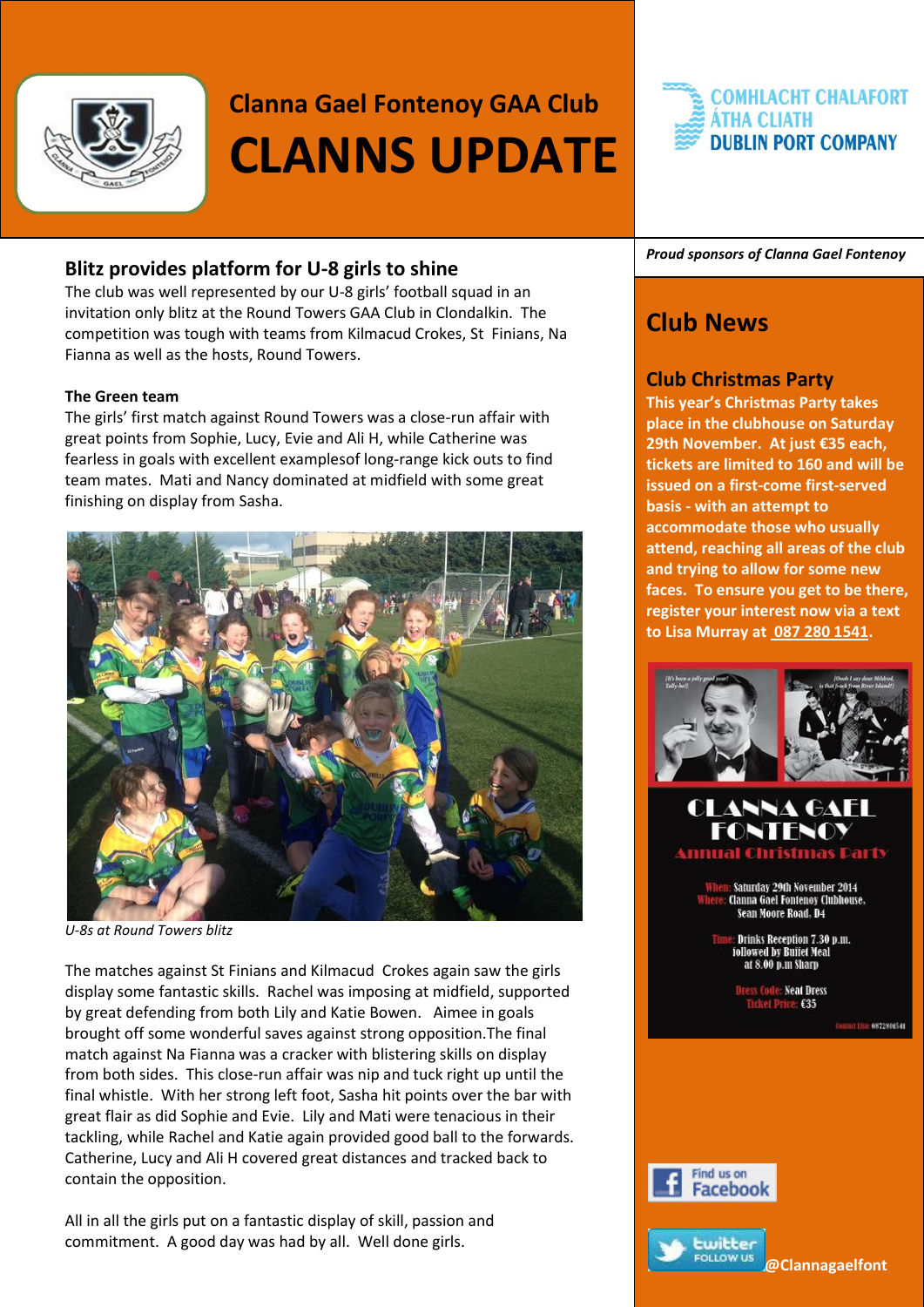#### **The Yellow Team**

What a team! They played four matches, winning the first three 3-0, 1-0, 6-4 and drawing the final match at nil all. Katie Bruton was the first to score from a penalty kick. This was followed by cracking scores from Izzy , Chloe, Ali S and Grace. The super defending by goalies Katie D, Alison, Katie B and Ella May made the task even more difficult for the opposition with points only being scored against Clanns in just one of the four matches played. A lot of the hard ground work was done at midfield through plenty of action from Aoife, Lara and Nancy delivering good ball up to the forwards.

The players were well fuelled by the wonderful hospitality of Round Towers and plenty of Halloween Treats!



*U-8s at Round Towers blitz*

# **U-12s progress to hurling play-offs**

On the first coldish morning of the coming winter our U-12 hurlers (2) gave a fine performance to overcome Na Fianna (3) in St. Vincent's School last Saturday. Following the first team's success in recently winning Division 4, our second team did themselves proud in making the secondplace play-off for the Division 9 title.

From the initial warm-up the coaches knew that the boys were up for this game. It was a bright and tight contest from the word go between two finely-matched sides. Na Fianna scored a fine goal mid-way through the first half to register a 1-01 to 0-01, but this merely proved to be the turning point for Clanns. Making a mockery of the long grass our lads started to pick and field the sliotar easily, putting wave after wave of attack together. Eamon Cullimore, Donal O'Malley, Paul Kobus and Sam Hayes presented a mean and tigerish back division and ensured that all opposition attacks were returned down field with gusto.

This fed our ever-improving forward line who put themselves about to great effect. Harry O'Sullivan, JJ Hession, Carl Fitzgerald and Sean Hegarty provided the movement, speed and size that unnerved their markers and allowed Clanns to pick off scores. Jack Ginneally also came out of goal to become a full forward of great effect in the second half.

# **Club News**

### **Lotto Results**

**The following numbers drawn on the 4 th November did not produce a winner: Jackpot A for €10,000 3, 11, 12 and 30 Jackpot B for €3,600 1, 3, 4, and 17**

**Next week's jackpots are €10,000 (A) and €3,800 (B).**

**The lucky winners of €20 were: Terese Doyle, Mark Byrne, Pol O'Broin, Austin O'Reilly and Amelia Ryan**

**Playing the Club Lotto is one sure way of helping the club's finances. Pick any five numbers and these are then eligible for all jackpot draws. Plus there are 5 x €20.00 winners drawn weekly.** 

**It costs just €2.00 per ticket weekly. Or you can play by standing order through your bank if you so wish.** 

**Contact Jay Byrne at 086-8870376 for details.**



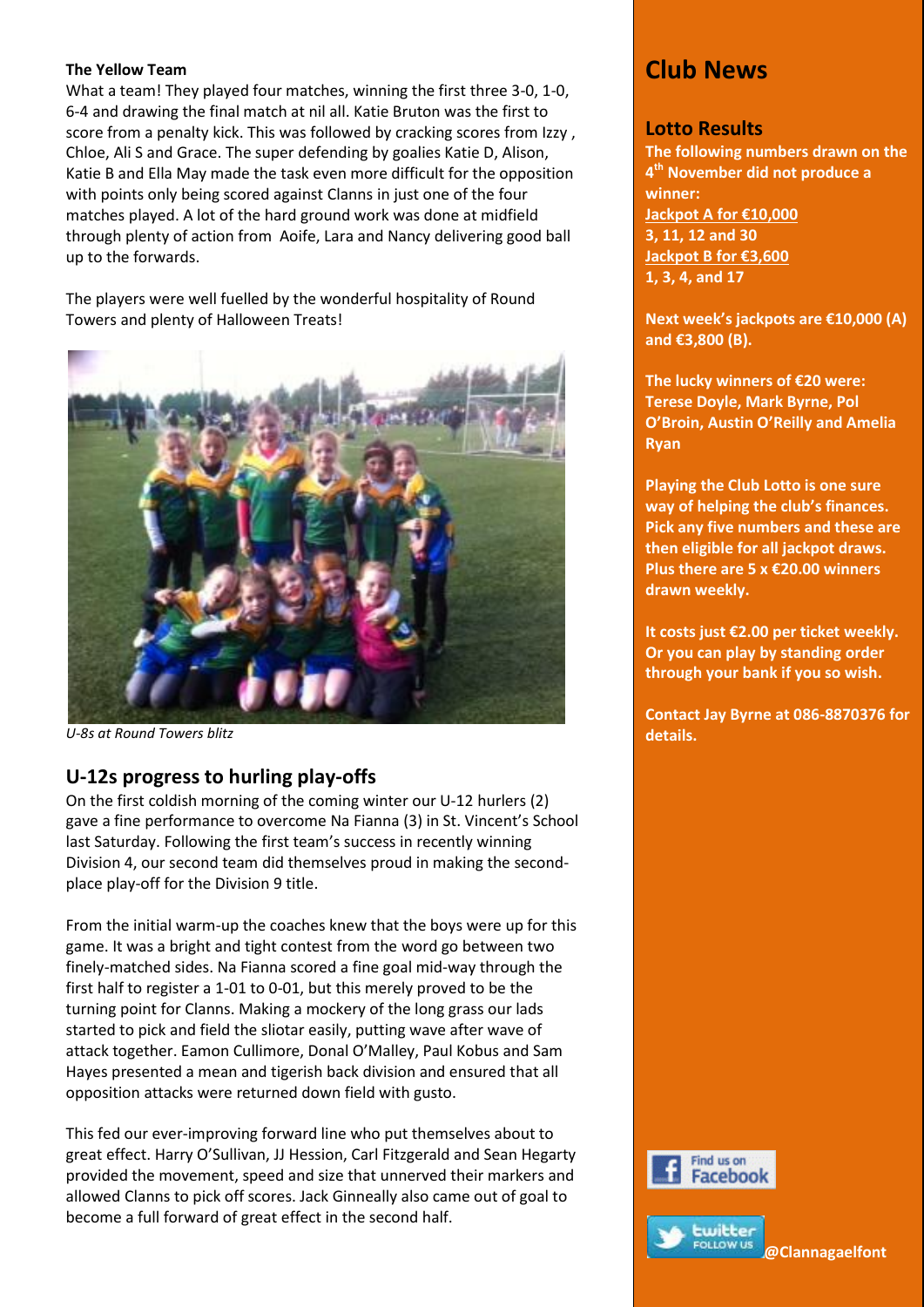

*Our U-10s make it to the play off stages of their league*

Art Stephenson, who is such a reliable defender, surprised everyone by putting on a brilliant display of hurling in our full forward line in the second half. A continual ball winner, he repeatedly set up space and scores for his team mates. Score of the day was a 40-metre bullet free from Eamon Cullimore into the Na Fianna net. Shades of "King Henry" about that one!

The team was augmented with a number of our first team players - Tadhg O'Ceallaigh, Cian Morgan, James Crowley and Conor Moriarty, to cover for holidays. They too played their part in the team's victory. This was a great result and affirmation of the great potential in this group of players. And their reward is a second place play-off against…….. Na Fianna! **Na Fianna 1-4 Clanna Gael Fontenoy 5-7**

### **Sweet success for U-10 hurlers**

The boys played really well in blustery conditions against a skilful St Kevins team. Mark had an excellent game in goals pucking out cleverly against the wind in the first half and sending the ball long with the wind in the second. Jonathan, Hugh and Tomas were dogged in defence and stayed close to their opponents throughout. Up front Jack was on fire, scoring some great points and two fine goals. The first half was tight with St Kevins scoring good points and getting skills points for some great hooks. But a lovely goal from Oisín kept Clanns within one point at half time.



# **Club News**

#### **Coach support programme**

**A new** *Le Cheile Coach Support Programme* **will be run in the club over the next few months. Designed to provide team coaches with any additional information or extra knowledge they require, the programme will consist of workshops every 4-6 weeks which will cover a range of topics based on the challenges coaches face.** 

**Participants will be challenged with setting goals to improve their coaching practice, taking on board the task of reflecting on their coaching manner and style and progressing this to ensure they are getting the most from their team and that their team are getting the most from them. Importantly, the programme is open to all coaches and mentors of all age groups and no specific courses or qualifications are needed to participate. For further information contact [orlaith.curran2@mail.dcu.ie](mailto:orlaith.curran2@mail.dcu.ie)**